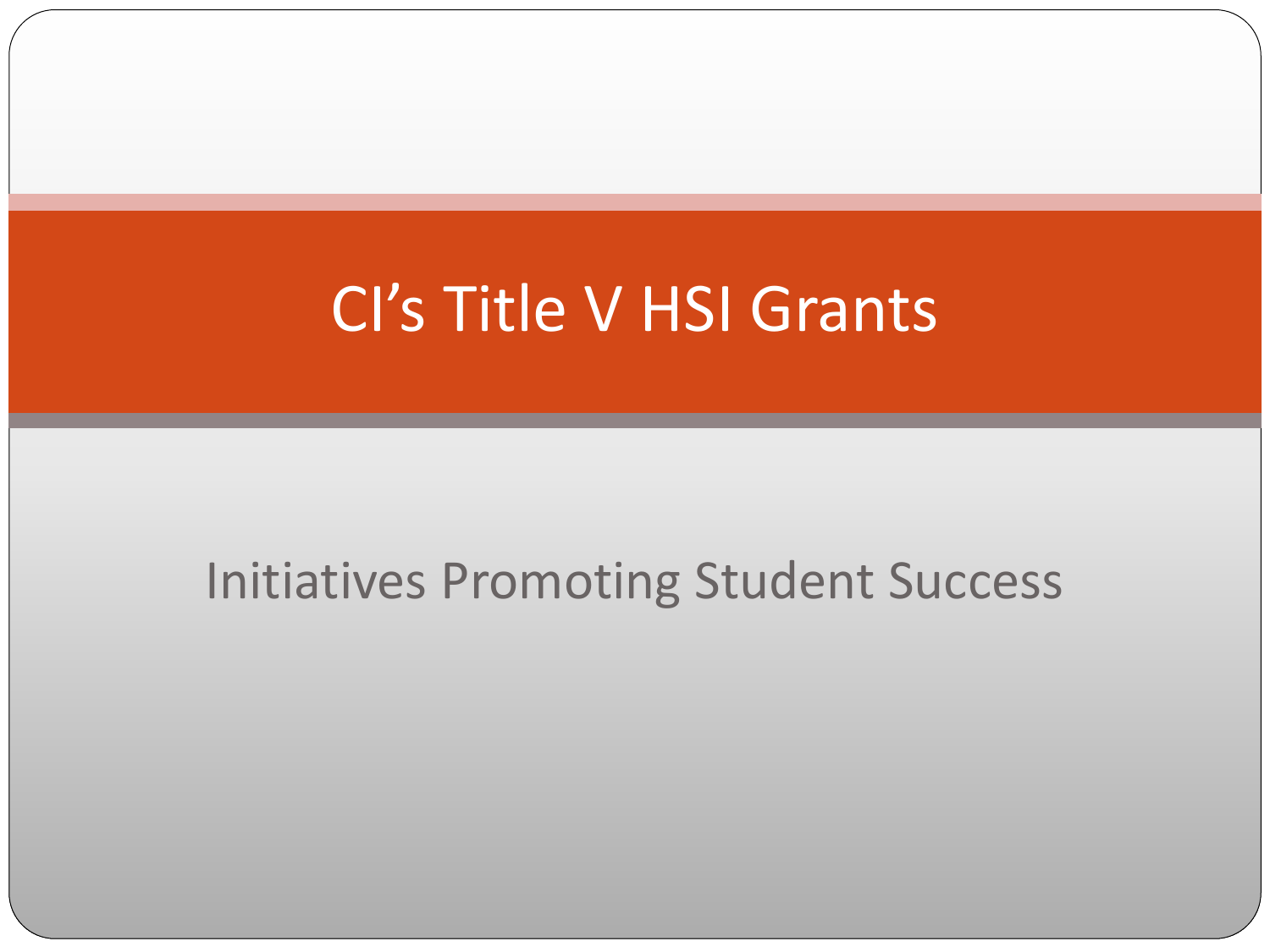## CI currently holds 4 grants:

- *Title V Part A: Developing Hispanic-Serving Institutions* 
	- Project ISLAS (Institutionalizing Student Learning, Access and Success)
- *Title V Part B: Promoting Post-Bac Opportunities for Hispanic Americans* 
	- Project Vista
- *Title V Part C: HSI-STEM (both are cooperative grants)*
	- Project ACCESO (Achieving a Cooperative College Education Through STEM Opportunities) - CI is primary with OC, VC, SBCC as partners
	- **Project ASCENSION** (Articulating STEM Cooperatives to Enhance Needs, Success, Integration, Outcomes & Networking) – OC is primary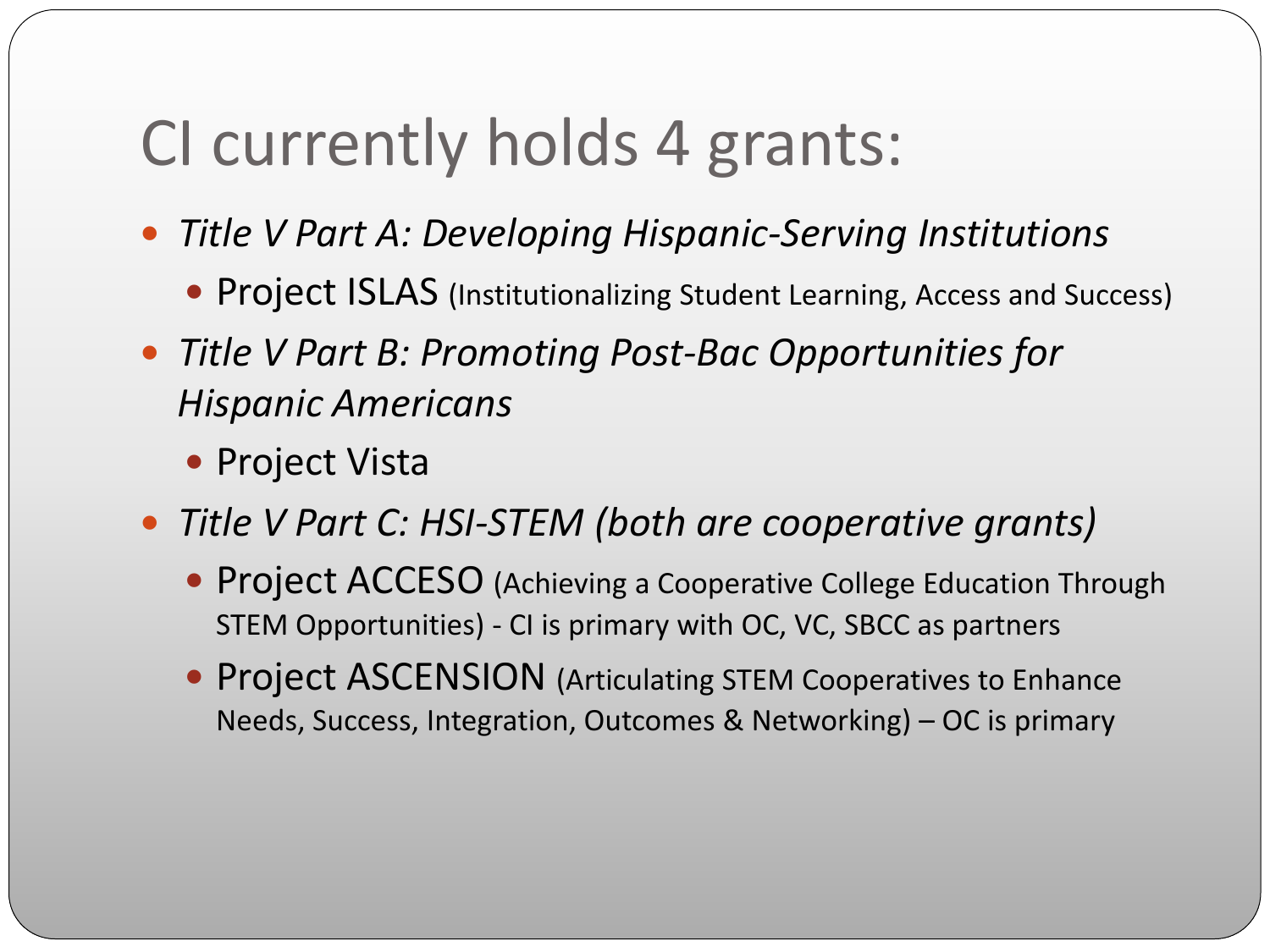## CI currently holds 4 grants:

- Project ISLAS \$3.25M over 5 years; began  $10/1/10$
- Project Vista \$2.85M over 5 years; began 10/1/10
- Project ACCESO \$6M over 5 years; began  $10/1/11$
- Project ASCENSION \$695K over 5 years (CI's portion); began 10/1/11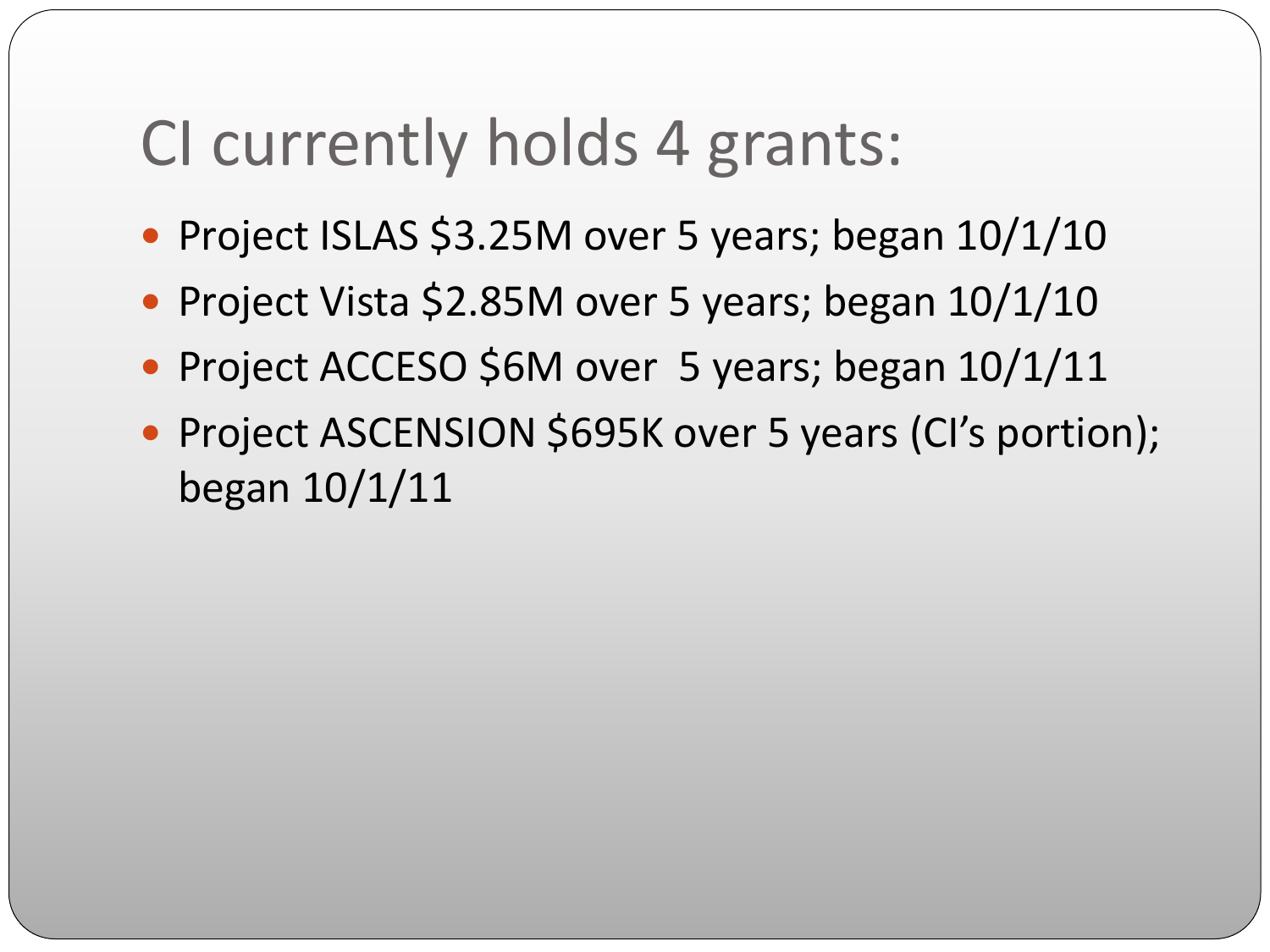## Projects focus on:

- Understanding & addressing underrepresented minority student strengths & needs
- Improving & consolidating student services
- High-impact practices
- Faculty Development
- **Outreach**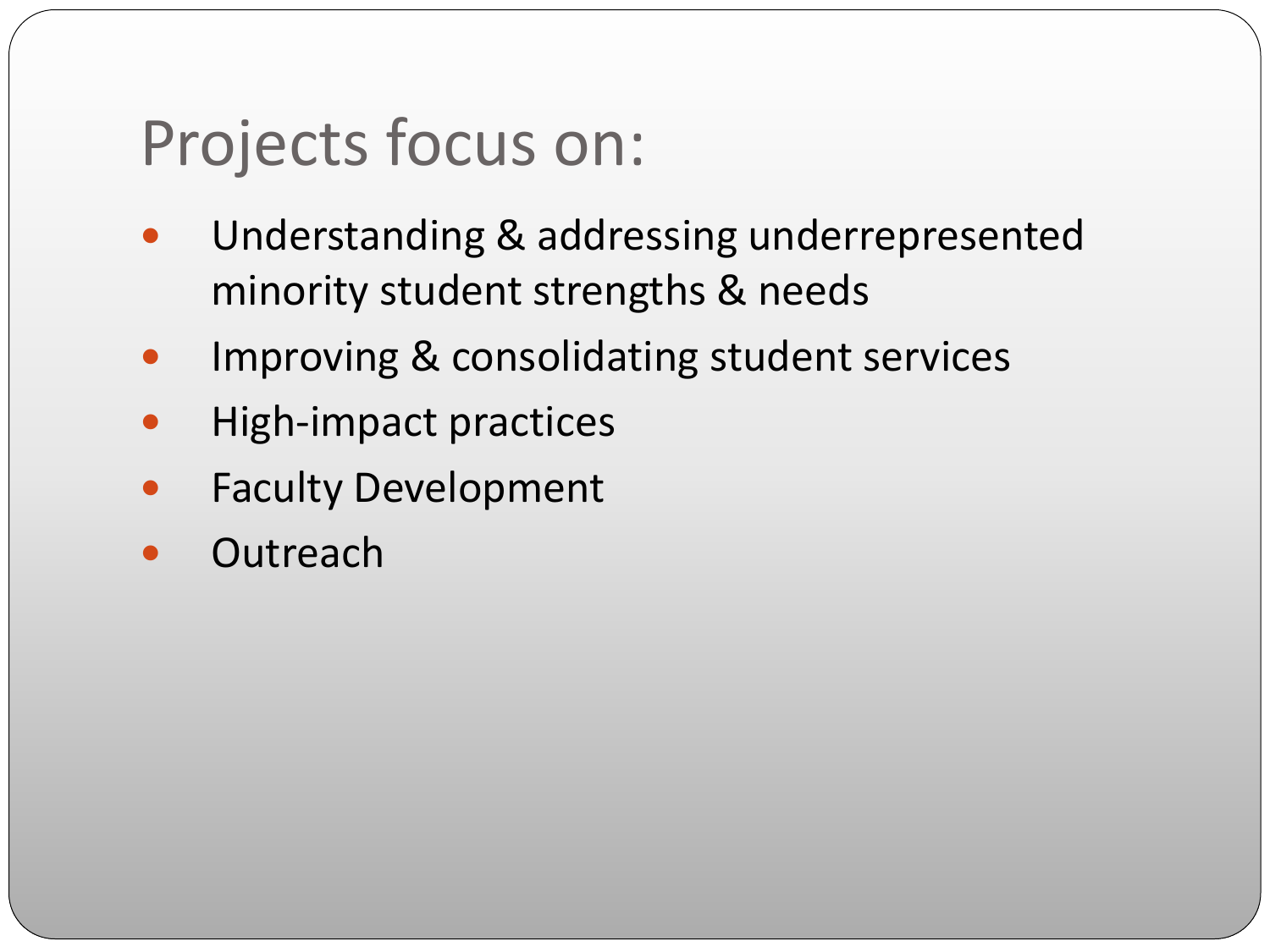- ISLAS:
	- Outreach to high schools and community college students to improve university readiness
	- Training faculty in best practices for engaging first generation and underrepresented minority students
	- Focus groups with transfer students and faculty and staff who work with transfer students
	- Curriculum development: First, Second and Transfer Year seminars integrating student success strategies with critical thinking and thematic interdisciplinary content
	- Training peer mentors to work with students in small Dolphin Interest Groups (DIGs)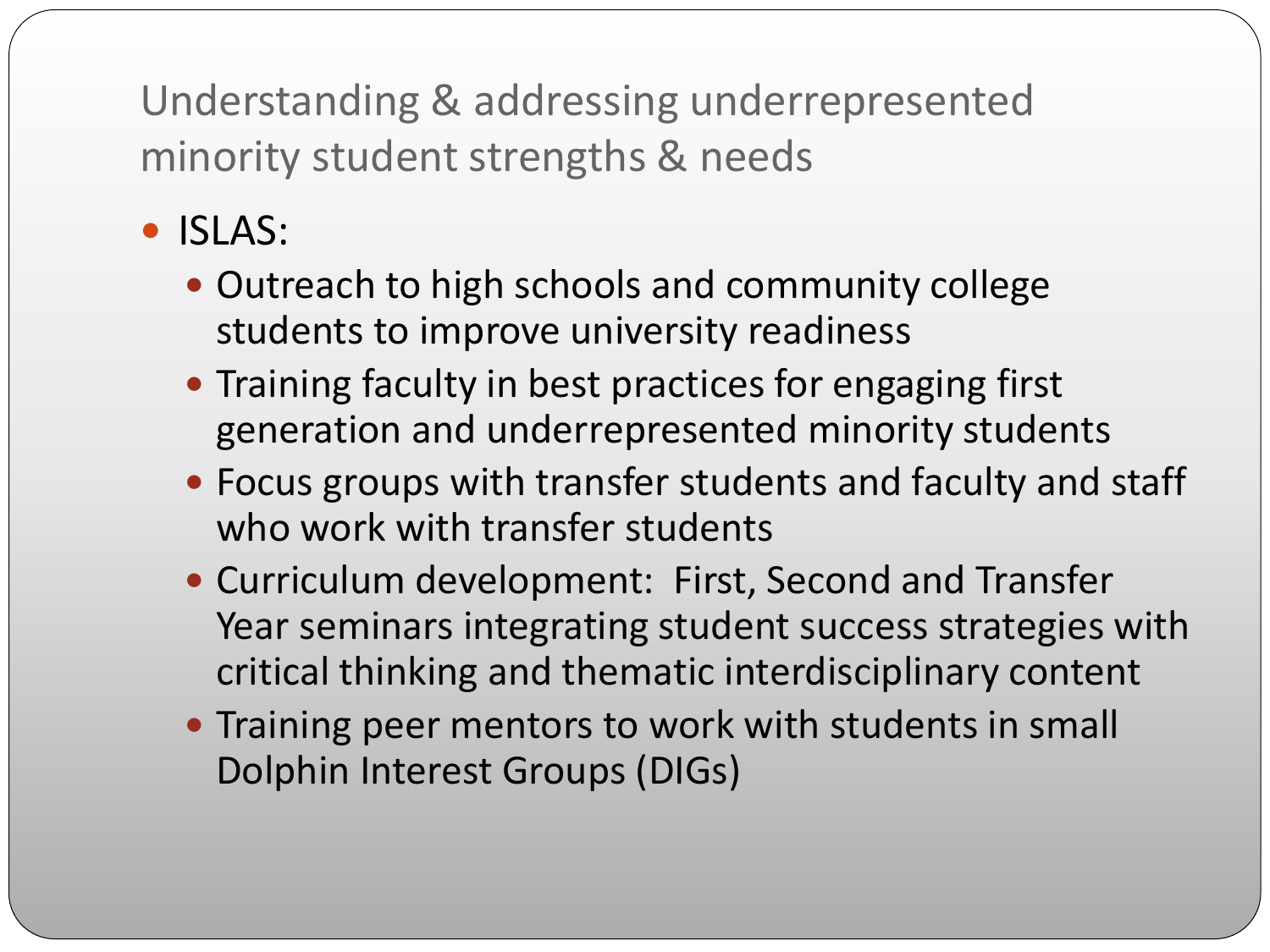VISTA

- Student-led focus groups: Research project design by Pilar Pacheco, Nelle Moffett, Kaia Tollefson (Summer-Fall 2011)
- Child/Family Care Needs Assessment (Spring 2012)
- Graduate Studies Center (GSC) Advisory Group: Focus groups with students and graduates from each post baccalaureate and graduate program, designed by Project Vista Learning Community-GSC team to understand postbac/grad student services needs (Spring-Fall 2011)
- Career Development Network (CDN) Advisory Group: Students and graduates of the Educational Leadership & Administration MA program met with members of the PVLC-Professional Connections team to design a professional development network for new P-12 school leaders in CI's service areas. The CDN is intended to provide continued support for graduates of CI's Educational Leadership program and real-world field connections for current students in the program, and is open to all school leaders in the area (not just CI grads)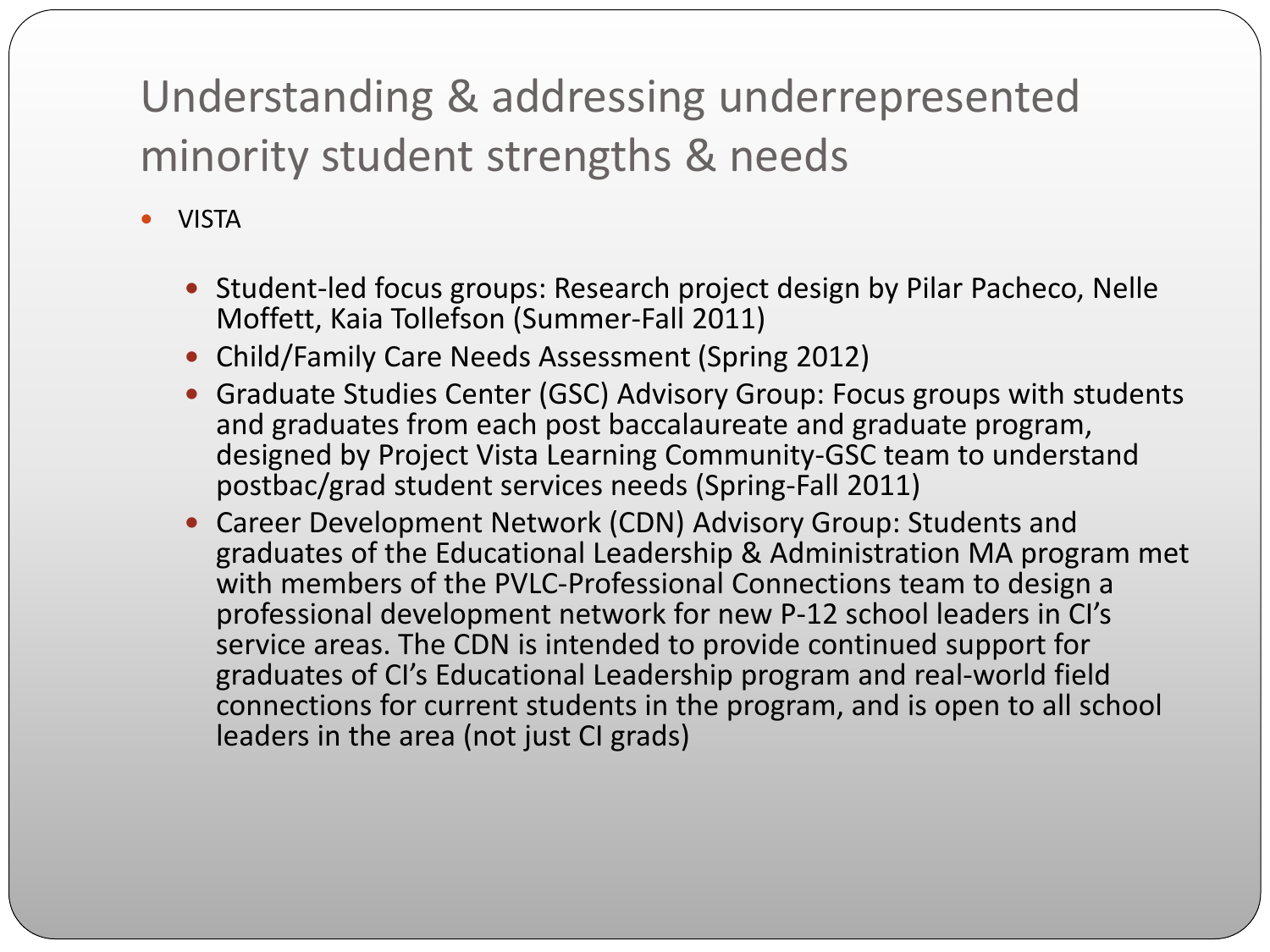- ACCESO
	- Initiated Spring 2012
		- Significantly expanded STEM Tutoring offered on campus through STEM Center/ El Dorado Hall
		- Hired Student Success Coordinator, Victor Moreno
		- Formed Project ACCESO STEM Advisory Group consisting of faculty, staff, and administrators: faculty volunteers from three disciplines
	- Planned Spring 2012
		- Focus group with STEM faculty to examine major specific milestones leading to success in a STEM major
		- Development of an early warning system for identifying at-risk students and connecting them with tutoring and peer mentoring
		- Development of peer mentoring program
		- Researching Peer-Led Team Learning (PLTL) as a student success resource
		- First STEM Diversity Seminar with Hispanic guest lecturer addressing URM student success in STEM
	- Planned Future
		- Implement Summer Scholars (bridge) program in Summer 2012 for high school seniors who are transferring to CI and engage students in math skill development in the context of STEM learning opportunities
		- Implement Peer-Led Team Learning in gateway STEM classes with faculty consultants developing problem sets related to course content.
		- Implementation of early warning system for identifying at-risk students and connecting them with tutoring and peer mentoring
		- Expansion of tutoring and peer-mentoring programs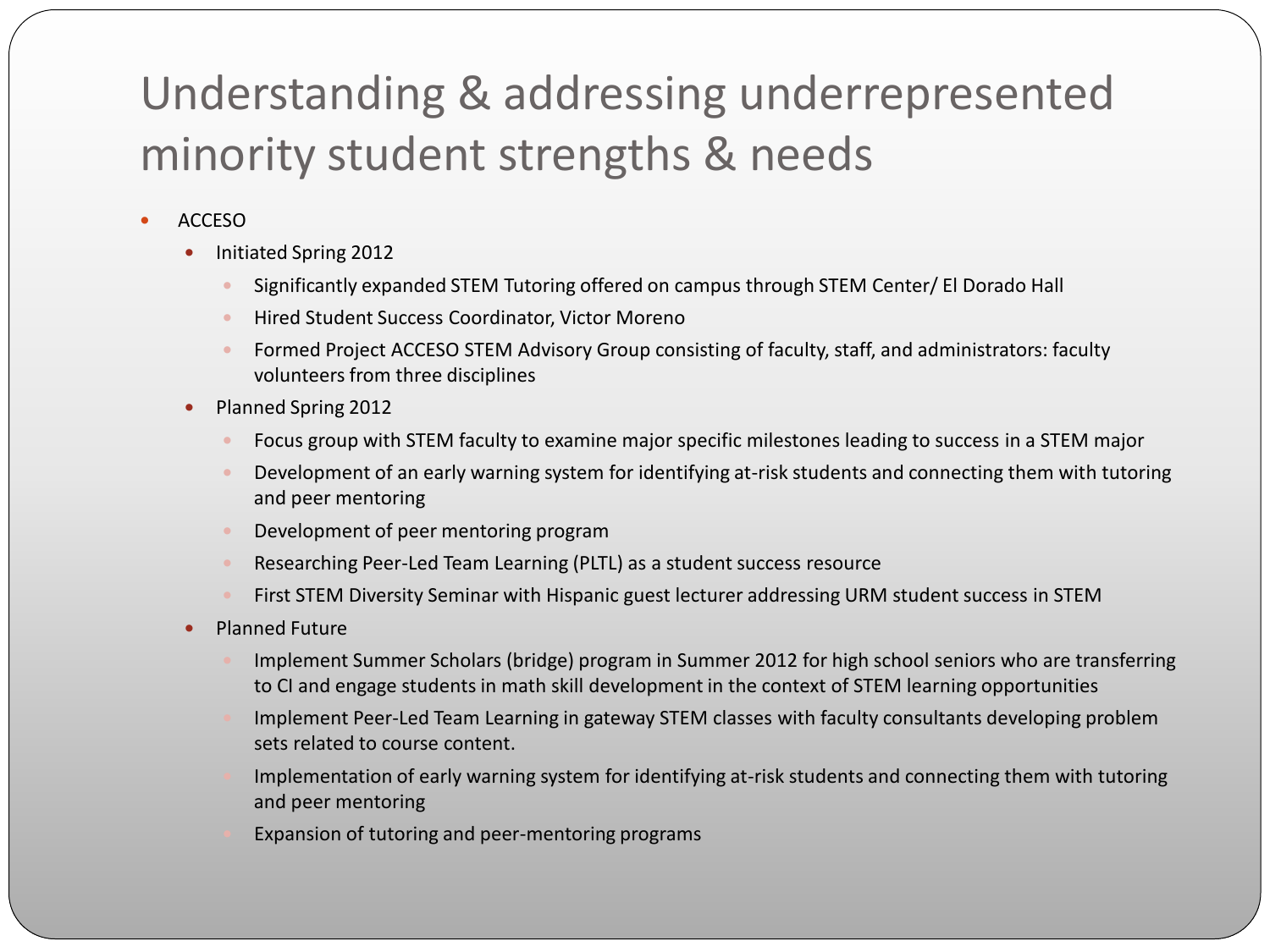### **• ASCENSION**

- Provides 4 student tutors to STEM students at OC.
- Transfer advice from OC to 4-year educational institutions for BS/BA degree completion in STEM fields by URM students is provided by the outreach counseling activities supported by the Ascensión grant.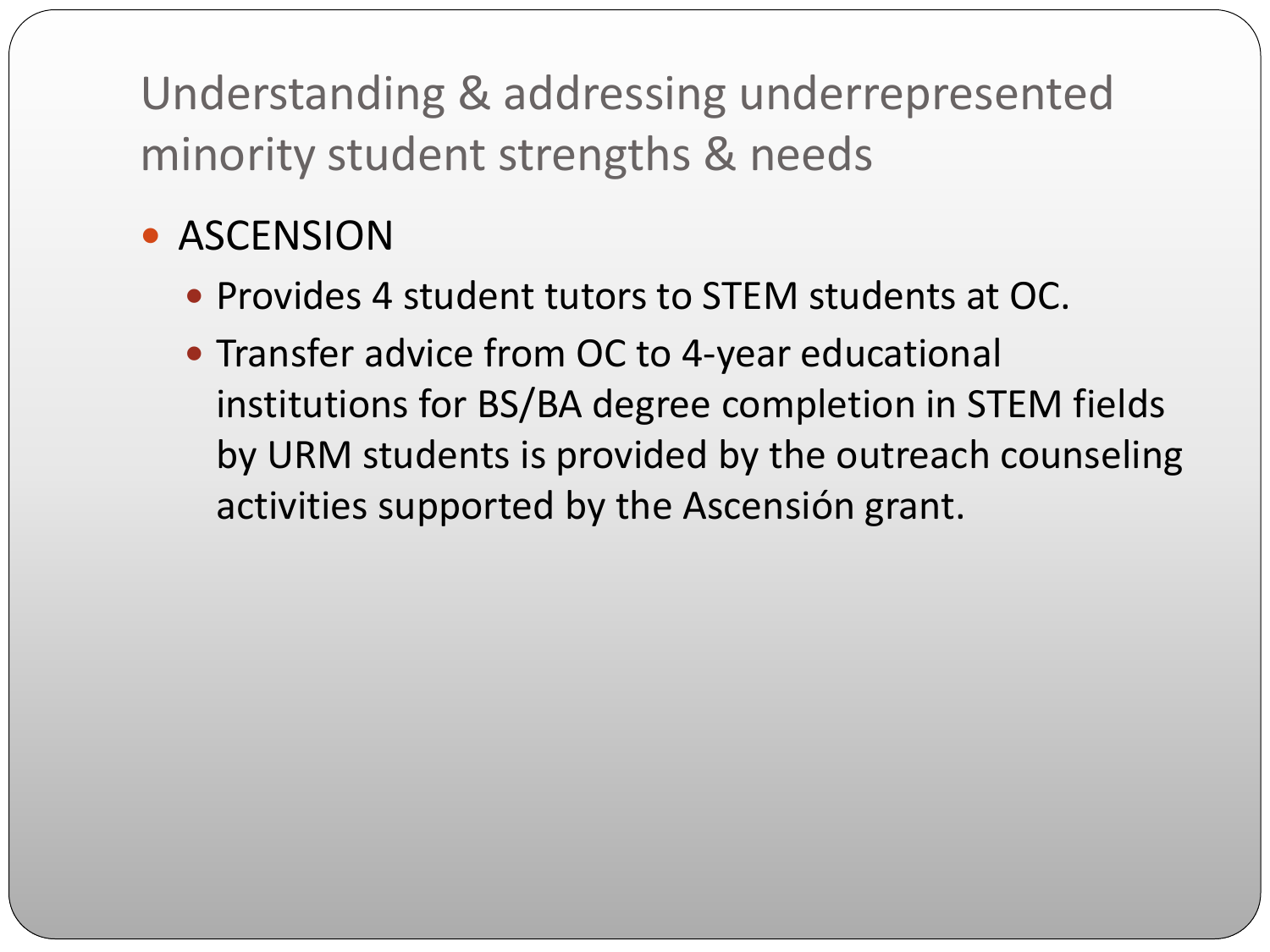- ISLAS
	- Enhancing EOP summer bridge with dedicated writing and math sessions that incorporate IPad use
	- Staff training opportunities in Staff and Faculty Development Academy
	- Support for increased number of tutors in Learning Resource Center and Writing Center
	- Strengthening collaborations across Student Affairs and Academic Affairs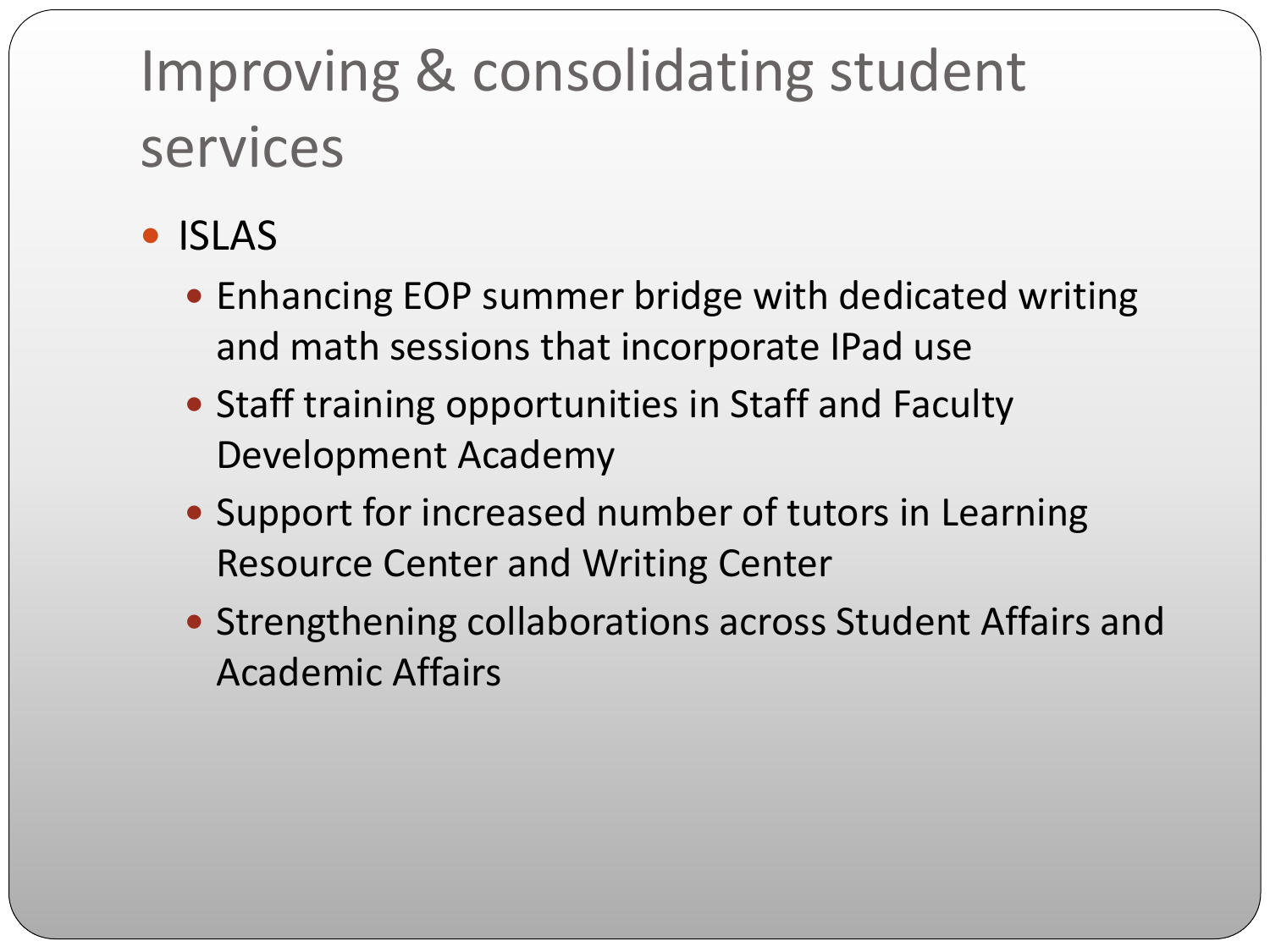- Vista
	- Established a Graduate Studies Center: Physical location and renovation project led by Project Vista Learning Community/GSC Team - Joan Karp and Elizabeth Quintero, Interim GSC Directors; Bill Cordeiro, Jane Sweetland, Cindy Wyels, Janet Egiziano, Wendy Olson, Monica Osborn, Kaia Tollefson, Celina Zacarias (Spring-Summer 2011)
	- Design and implementation of new postbac/graduate student services (e.g., Graduate Writing Studio, Community Office Hours at La Cocina in El Dorado, scholarship/grant application workshops for postbac/grad students, Project Vista Graduate Internship Program) Designed by PVLC-GSC members (Spring 2012)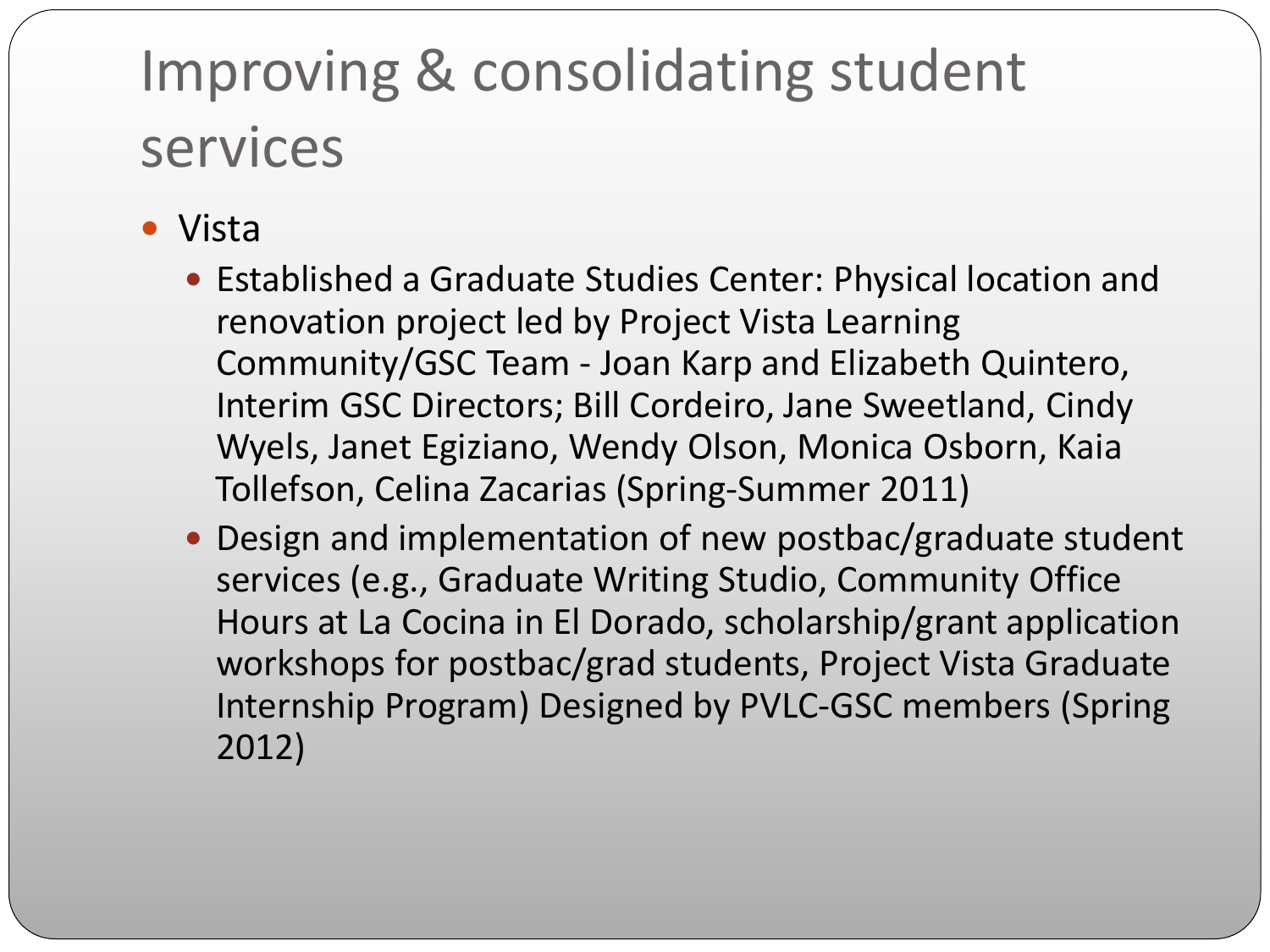- ACCESO
	- Initiated Fall 2011 or Spring 2012
		- Planned and established a STEM Center: in conjunction with Project Vista that will provide computer resources and physical space for collaborative learning
		- Office space for Student Success Coordinator and STEM student support services
		- Collaboration with Learning Resource Center (web-based sign-up for tutoring and tutor training) and Admissions and Records (STEM Transfer Advisors to regional community colleges)
		- Encouraged faculty office hours in El Dorado Hall
	- Planned Spring 2012
		- Collaboration with EOP Office and Project ISLAS (student success initiatives)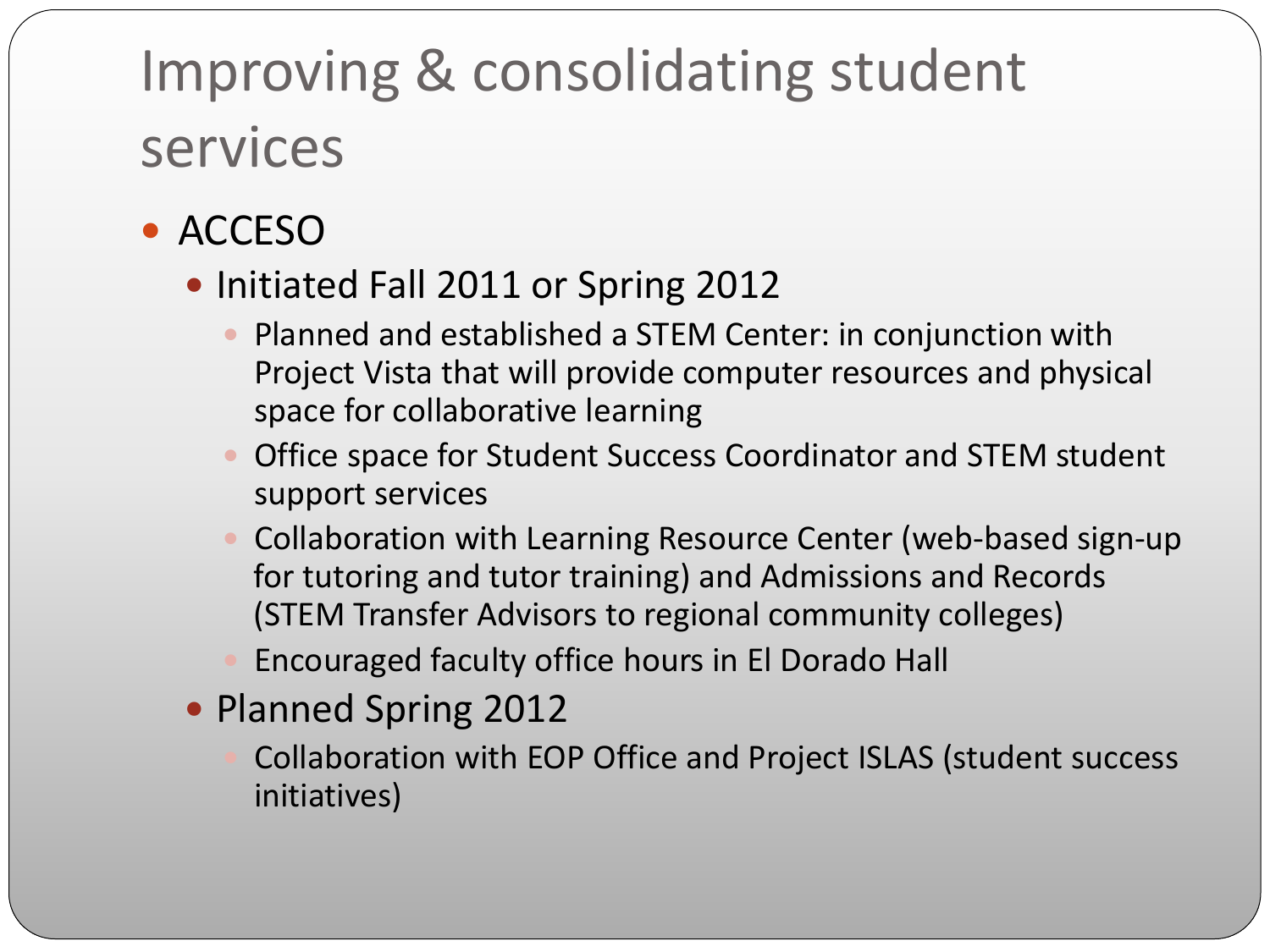- **ASCENSION**
- student tutoring activities in STEM fields are consolidated by sending 4 CI STEM student tutors to serve students in need at both OC and CI.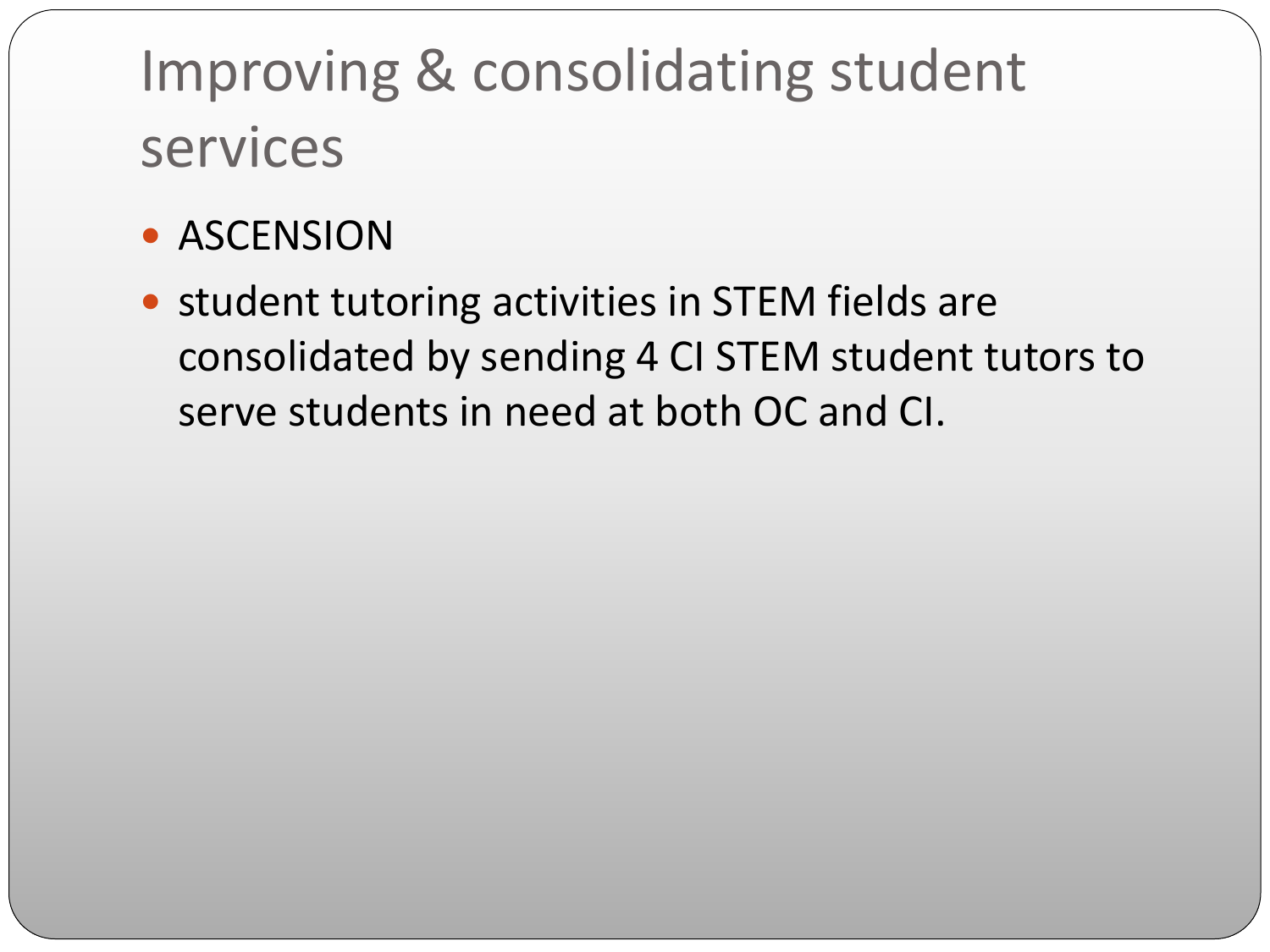particularly effective for URMs

### • ISLAS

- New UNIV courses:
	- First Year Seminar (150), Sophomore Year Seminar (250), Transfer Year Seminar (349)
	- Common intellectual experiences
	- Diversity, intercultural focus
	- **Interdisciplinary courses**
	- Service-learning, focus of UNIV 250
	- E-portfolios
	- Learning Communities: linked course block; peer-led interest groups
	- Embedded peer mentors in UNIV 150
	- Embedded student learning outcome assessment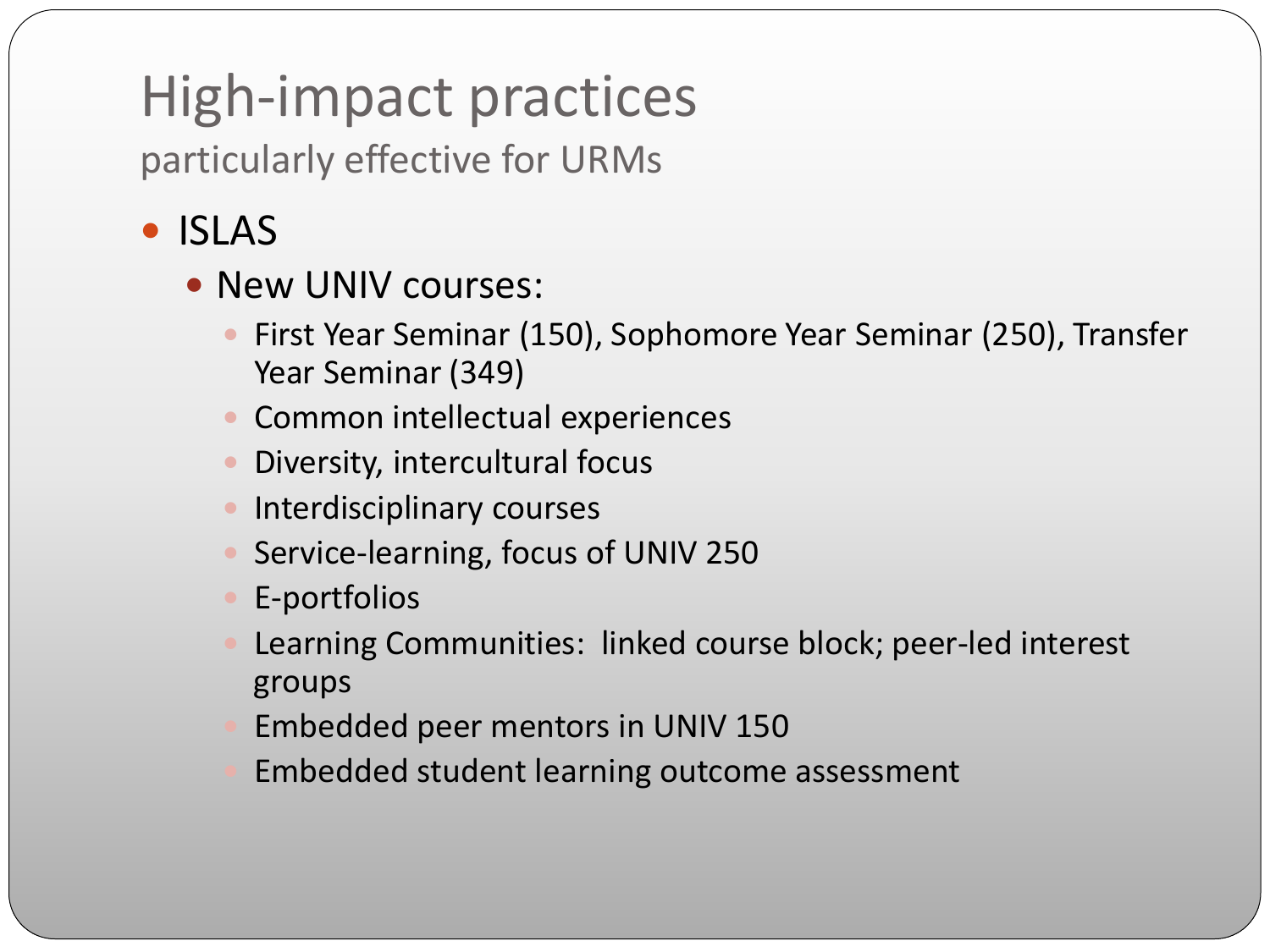### particularly effective for URMs

- Vista
	- Mentoring/Professional Connections
		- Career Development Network
	- Graduate Internship Program
	- Academic Writing Supports
		- Campus Writing Guide: 40+ faculty members from all disciplines on campus are creating a Campus Writing Guide for students – explanations of how writing is used in the discipline, program expectations for new students and for graduating students, descriptions of typical writing assignments given with exemplars illustrating a range of performance
		- Graduate Writing Studio: to be located in the GSC.
	- Faculty-Student Research
		- Wall of Research: Posters highlighting faculty-student research projects to be displayed in El Dorado.
		- Vista Graduate Assistant Program
	- Promoting Access: Distance Education and Financial Aid
		- Bilingual Authorization Program: Goal is to make this program accessible online, promoting access to it for students in all credential programs and to area P-12 educators.
		- PVLC-Promoting Access & Opportunity with Technology team recommendations for policy development (administrative and academic) to guide CI's distance education efforts.
		- Vista Scholarships: \$275,000 budgeted over 5 years. First round of scholarships were awarded in Spring 2011 for the Fall 2011 semester; second round awarded for Spring 2012 semester.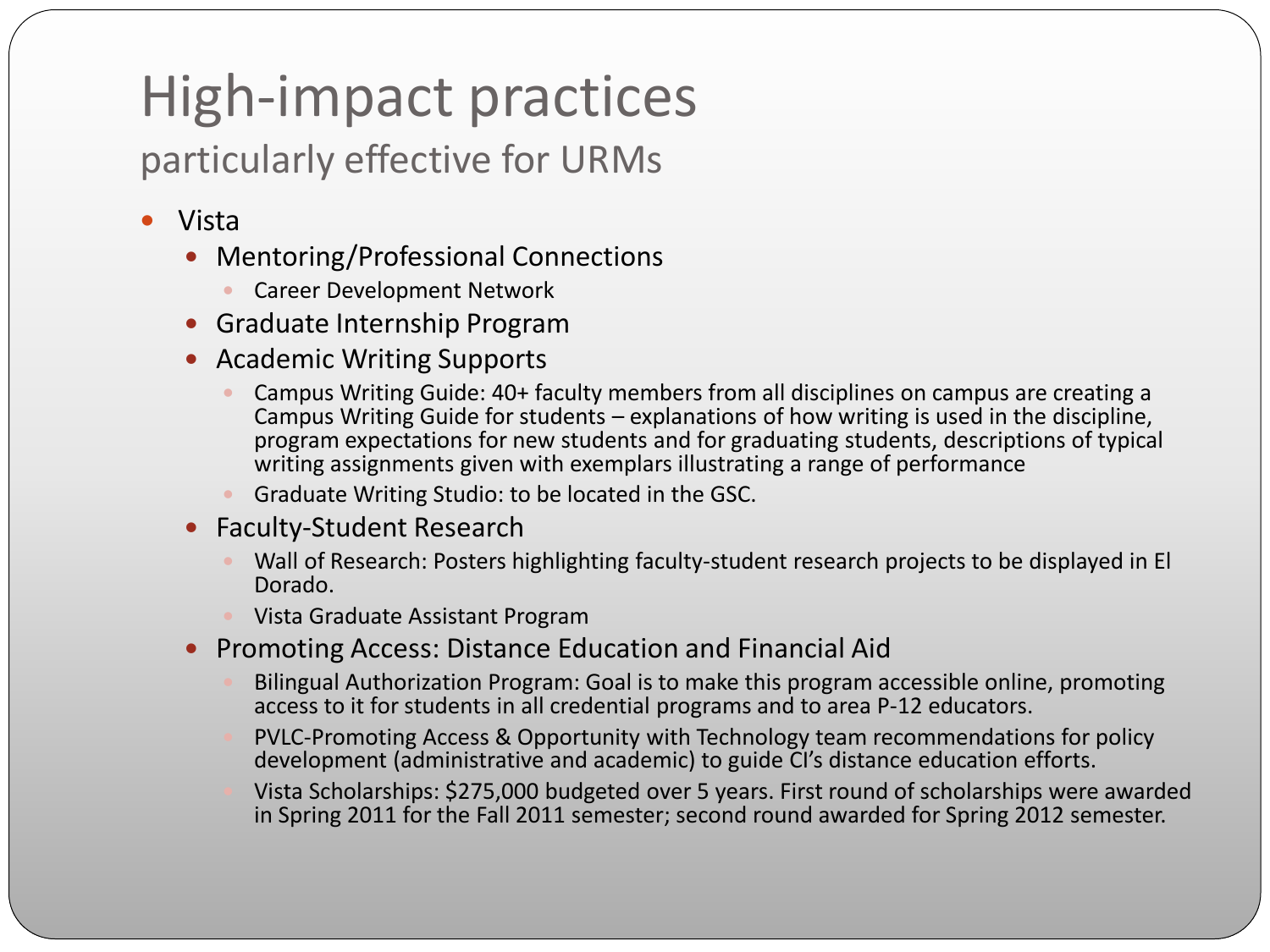particularly effective for URMs

### • ACCESO

- Paid STEM Scholars Positions as STEM tutors, STEM researchers, STEM outreach assistants, and STEM transfer advisors. Future: students hired to be peer mentors and peer-led team learning (PLTL) leaders.
- Peer-mentoring by Hispanic and low-income students
- Peer-Led Team Learning (PLTL) approach to engaging students in out-of-classroom learning in a collaborative, team-based setting
- Academic Year and Summer Undergraduate Research programs
- Embedding authentic research experiences into gateway STEM classes at CI and regional community colleges that have a high attrition rate
- Early identification of at-risk students
- Engagement of students in community based research projects through Community Engagement STEM Faculty Fellows and Embedded Research programs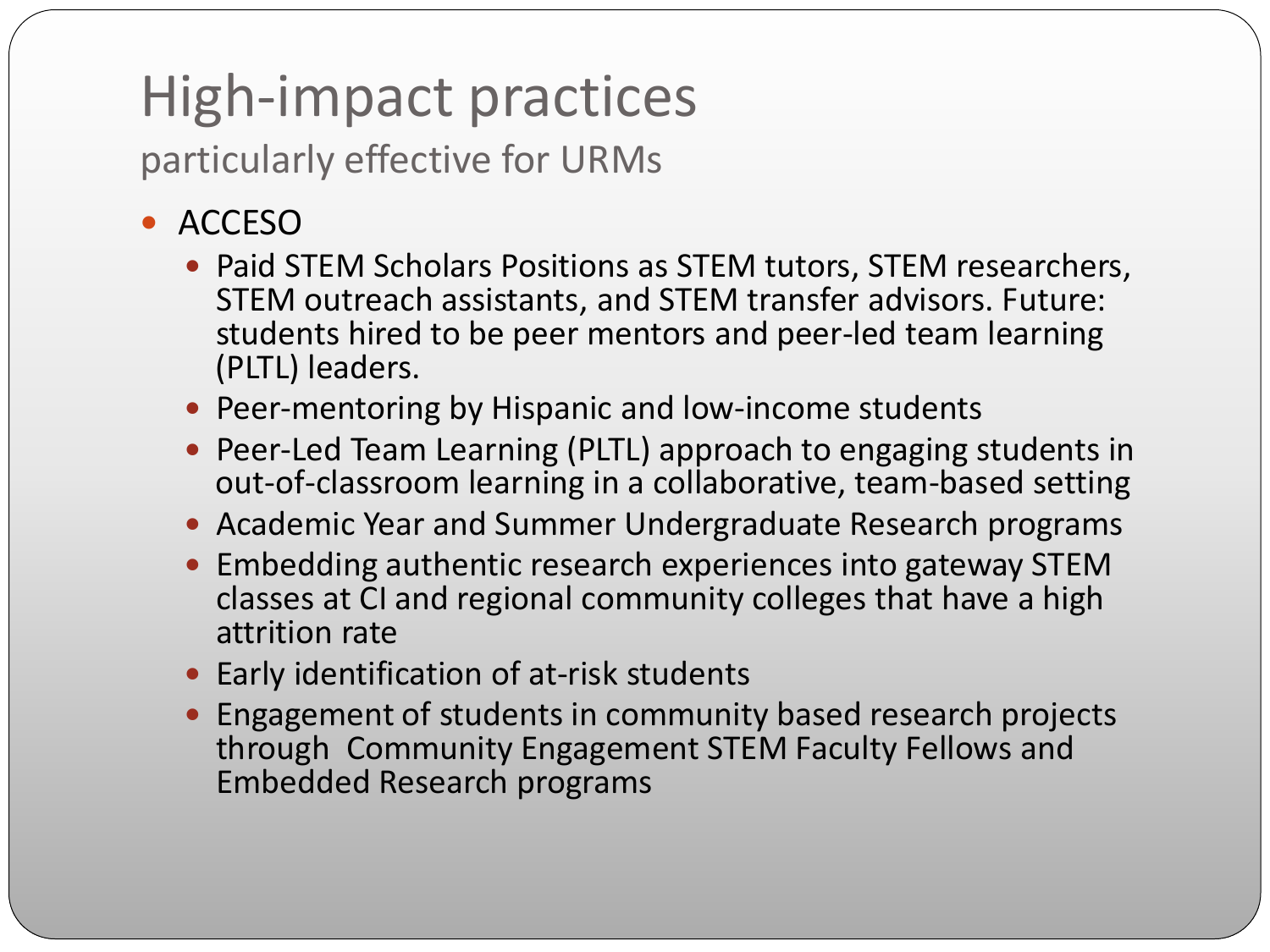particularly effective for URMs

### **• ASCENSION**

• students' learning of STEM subjects is enhanced by incorporating hands-on research activities into lab courses in the STEM fields offered at OC.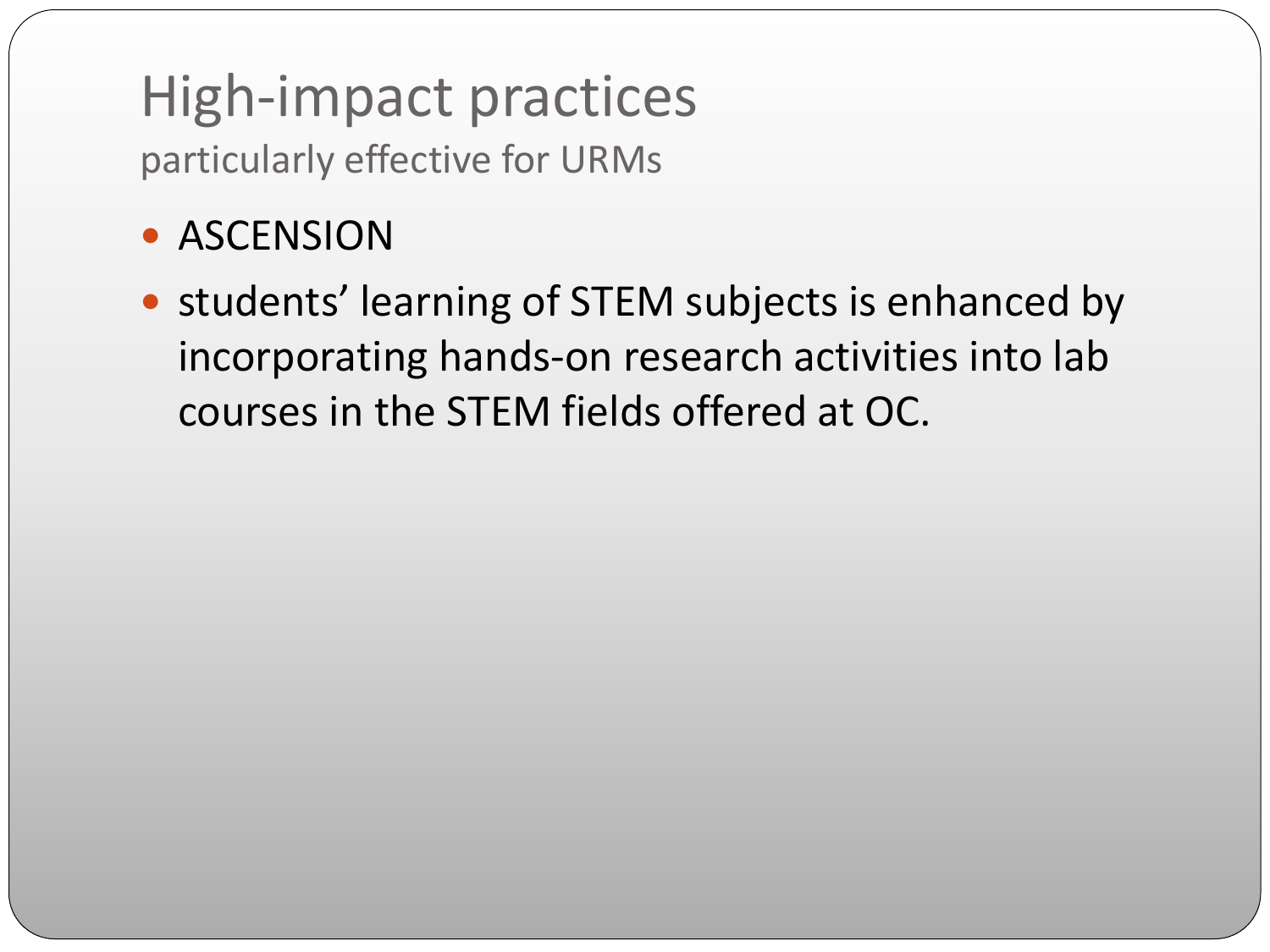- ISLAS
	- Staff and Faculty Development Academy **Spring 2011:**
		- Navigating Cultures Workshop: Monica Marcel, Partner at Language and Culture Worldwide (LCW)
		- Training UNIV 150 faculty in active teaching and high impact practices
			- **Summer and Fall 11**:
		- Outcomes-assessment working groups
		- 17 Faculty Fellows 2011-12: 12 tenure track, 5 lecturer representing 12 academic programs
		- Instructional Workshops Series Fall 2011
			- 15 workshops & webinar/discussions, 152 attendees total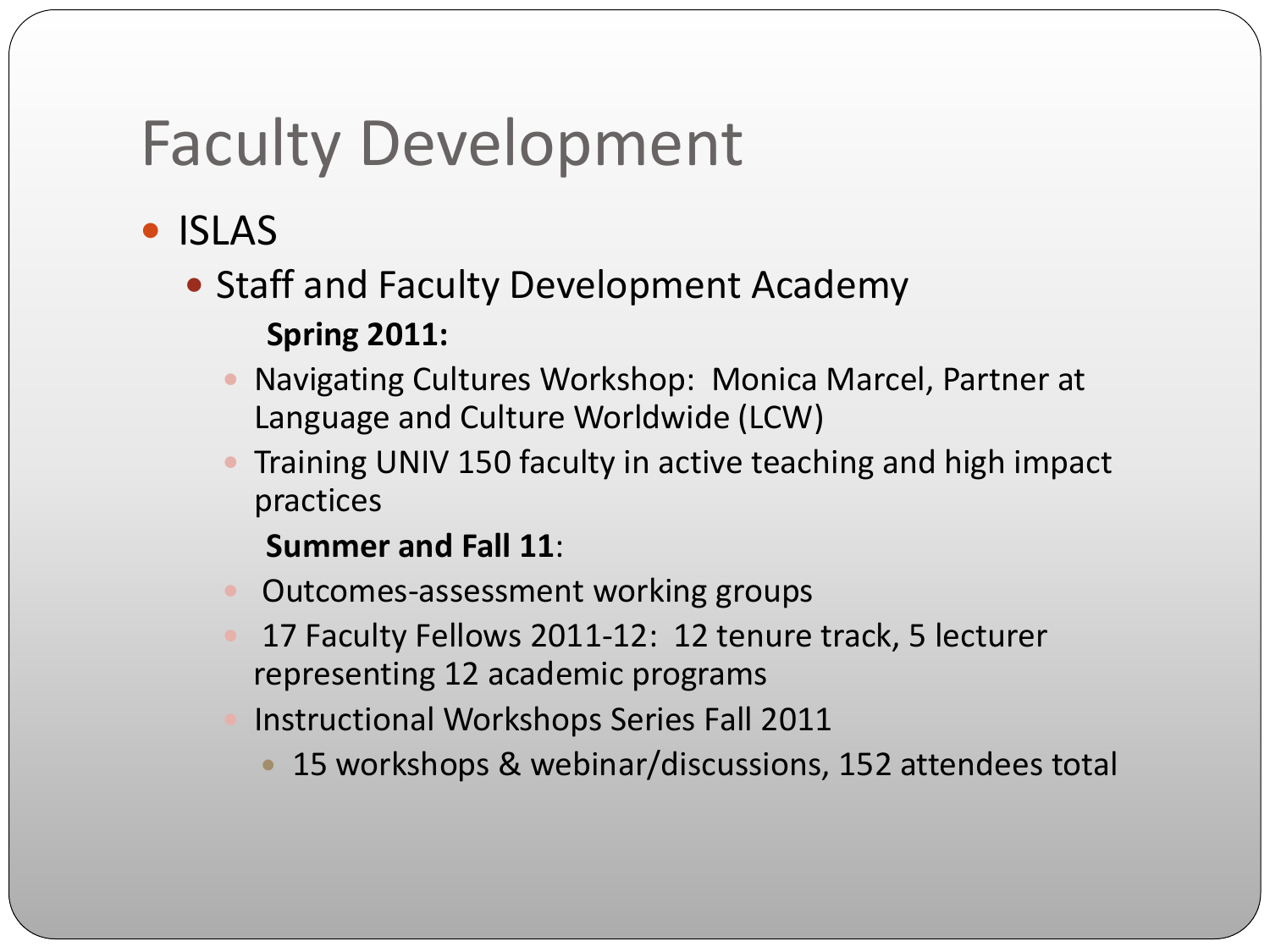- Vista
	- Project Vista Learning Community: launched Fall 2010 with 6 teams: (1) Strengths & Needs Assessment; (2) Graduate Studies Center; (3) Promoting Access & Opportunity with Technology; (4) Professional Connections for Students and Alumni; (5) Academic Writing Support; (6) Faculty/Student Research. Total membership: 44 faculty, staff, administrators
	- Guest lecturers, co-hosted by Project Vista and Chicano Studies (e.g., Dr. Tara Yosso, Dr. Patricia Gándara)
	- Campus Writing Guide: PVLC-Academic Writing Supports team initiative, engaging 40+ faculty to work together, discussing the teaching of writing across campus in all disciplines
	- Specific workshops for postbac/graduate faculty will be designed and offered through the GSC, for launch in Fall 2012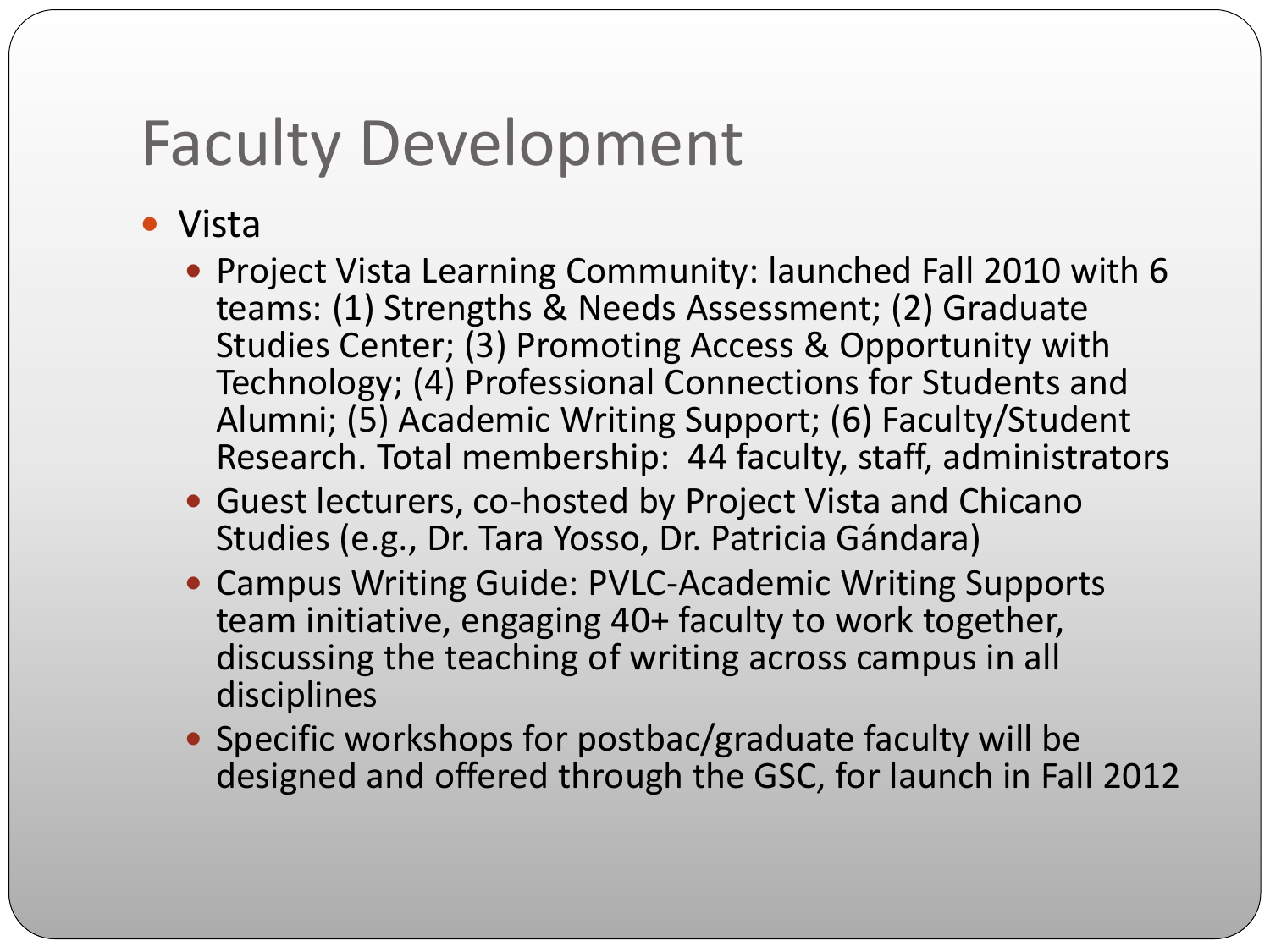- ACCESO
	- Spring 2012
		- Initiated Community Engagement STEM Faculty Fellows program to encourage faculty to develop and implement communitybased research in STEM classes
	- Planned Spring 2012
		- Initiate the STEM Faculty Fellows program by providing faculty with stipends to engage in professional development related to student success. Collaboration with Project ISLAS and Project Vista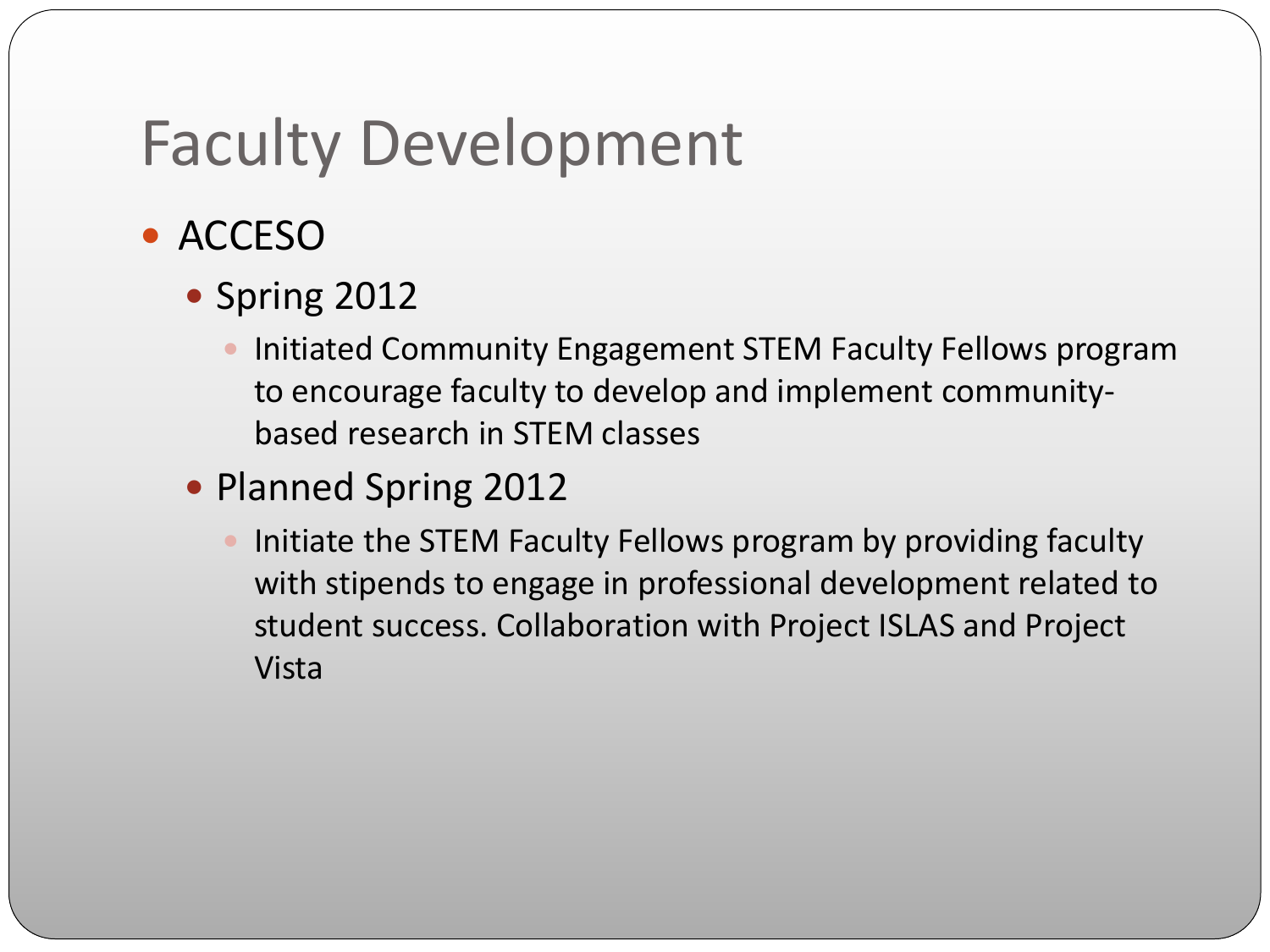### **• ASCENSION**

• Collaborations on research project development activities are being carried out by 2 CI and 2 OC STEM faculty members to enhance students' learning of STEM courses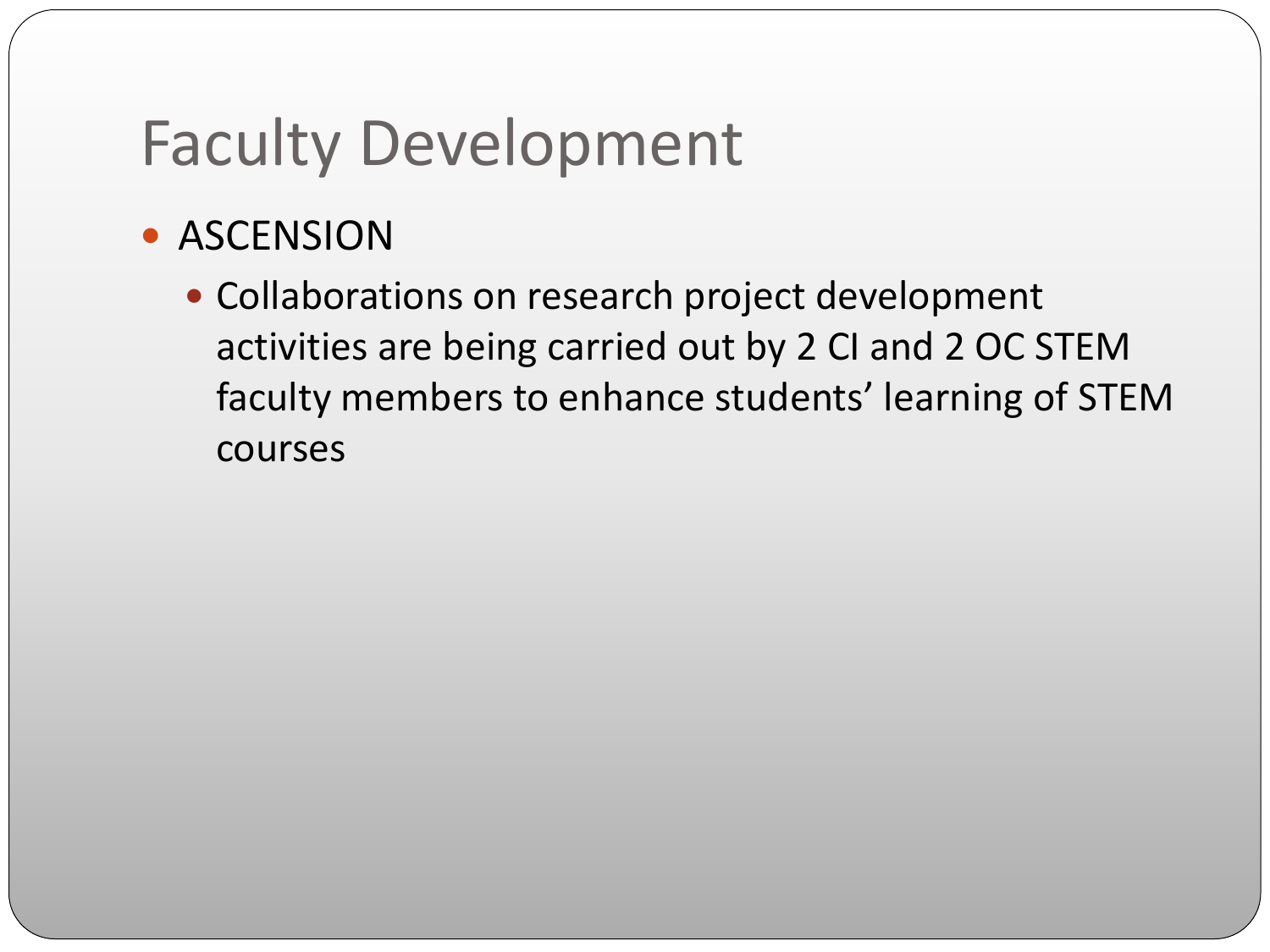### • ISLAS

- Implementation of a University Peer Mentor and Outreach Program in regional community colleges.
- Piloting a day-long University Academy for local high schools and parents.
- Facilitation of university-going information through regional event collaboration with Community Colleges and the VCOE Migrant Education Program.
- Development of a University Culture outreach website to deliver virtual university-going information throughout the region. Resources for parents will be translated to Spanish. The University Culture website is scheduled to launch in Spring 2012.
- Development of the University Culture curriculum targeted to community college and high school students which includes the promotion of financial aid literacy, presentations on the four systems of higher education in California, and determining college selection.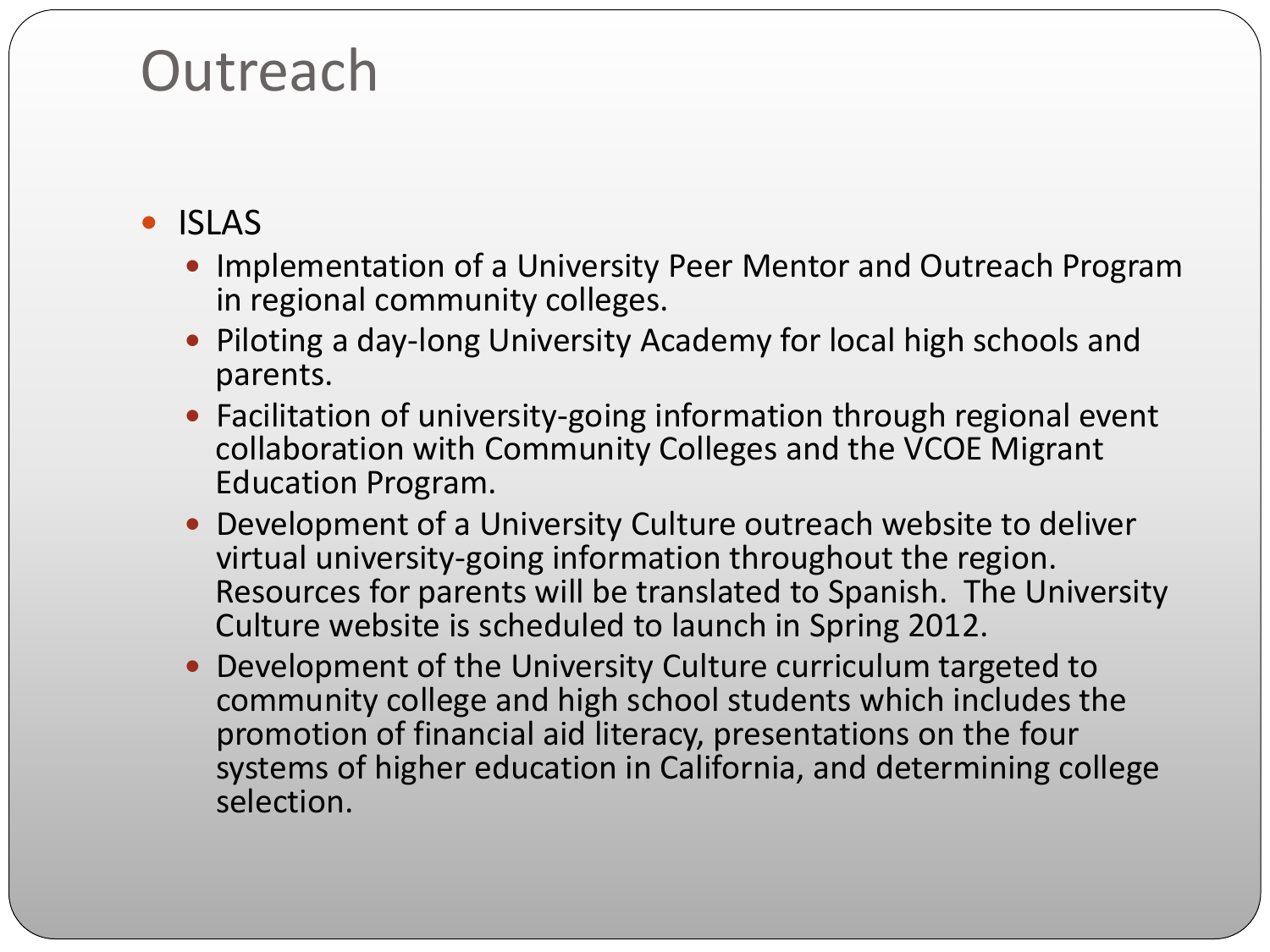- Vista
- Hired a GSC Support Coordinator & Graduate Student Counselor who will be working with Extended University and School of Education outreach and recruitment staff. An example activity this position will perform will be to assist in hosting informational sessions for all credential and graduate programs, with invitation for prospective students to bring family members (honoring the family commitment that graduate studies requires)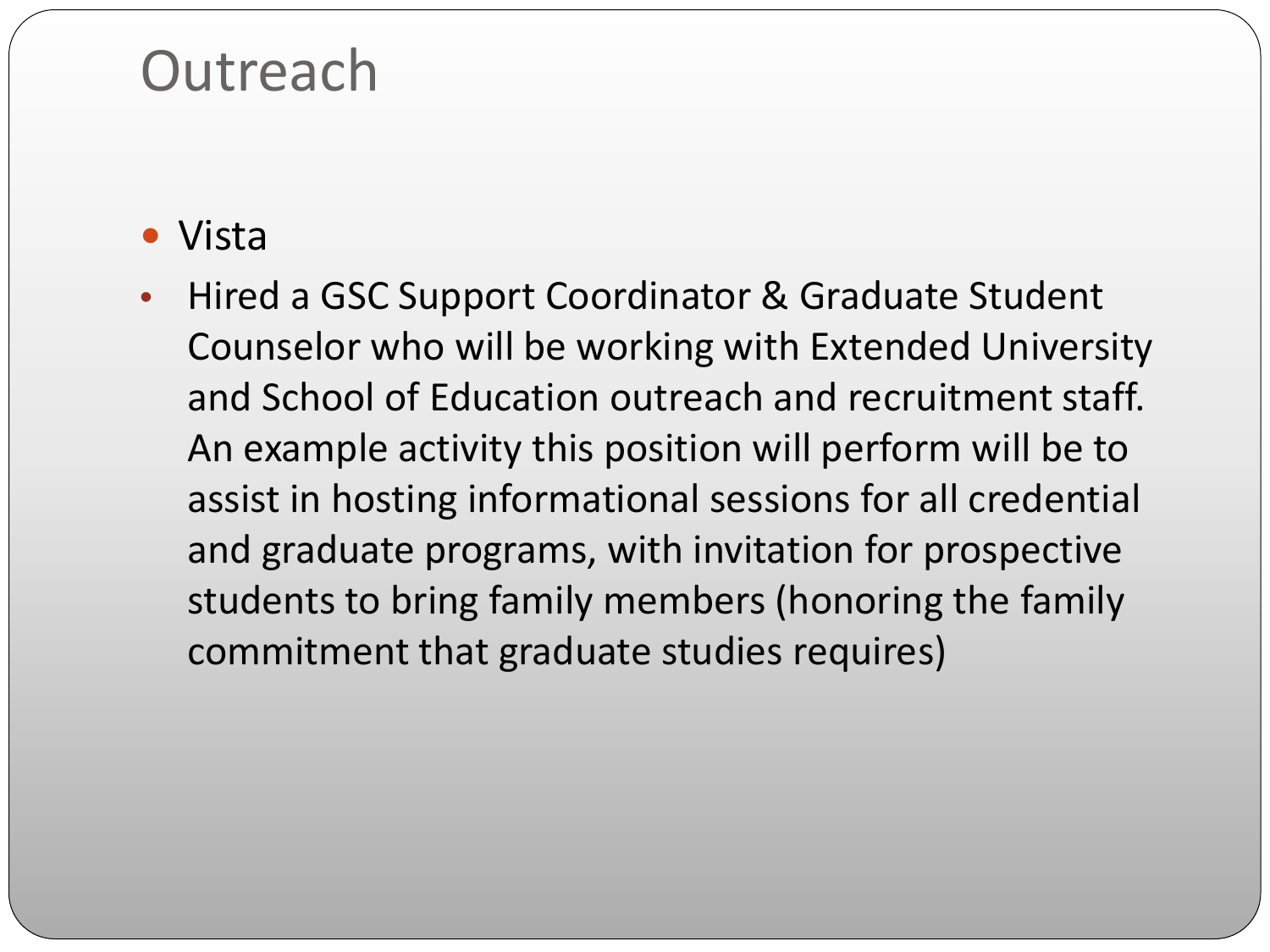#### ACCESO

- Fall 2011 and Spring 2012
	- Science Carnival, STEM outreach to the community by CI students, faculty, and staff, Oct. 2011 and on-going
	- Hired STEM Pipeline/ Outreach Coordinator, Sandy Birmingham
	- Initiated science standards-based afterschool STEM Enrichment program with Oxnard and Hueneme school districts (two schools)
	- STEM Expo, March 21, 2012: hands-on science in conjunction with the Ventura County Science Fair
- Planned Spring 2012
	- Science Night at Rio Rosales Elementary School, Oxnard, April 2012
	- Migrant Saturday School mini-Science Carnival, May 2012
	- STEM Transfer Advisor program, placement of STEM students as transfer advisors at regional community colleges
	- Collaboration with University Outreach to implement on-campus P-14 STEM outreach activities/ involvement
- On-going
	- Science Carnival (annual, in October of each year)
	- STEM Expo (associated with VC Science Fair March/ April each year)
	- STEM Diversity Series (annual, Fall or Spring), STEM professional guest speaker who addresses diversity
	- STEM Career Fair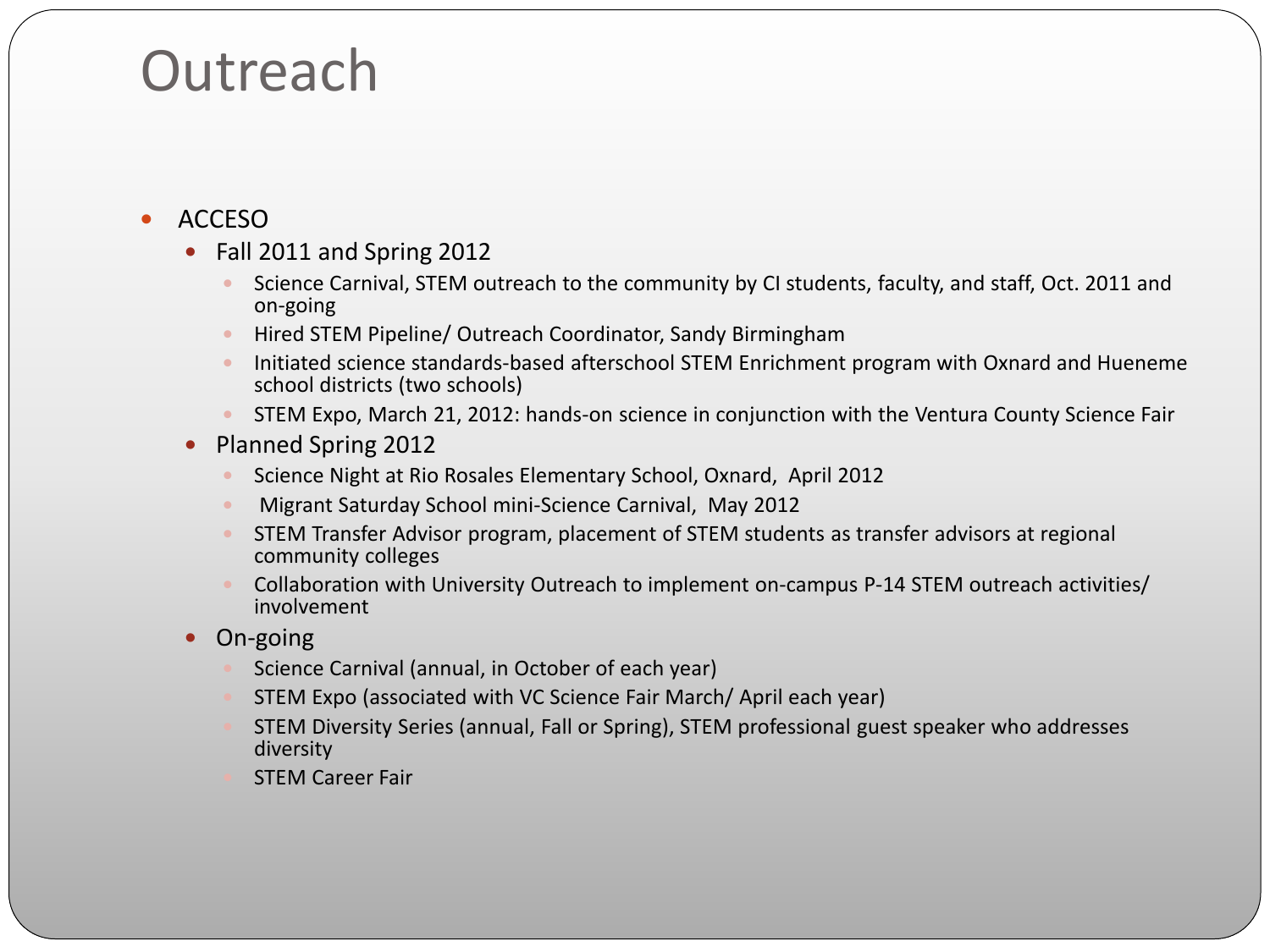### **• ASCENSION**

• The transfer rate and STEM degree completion rate among URM students are increased after receiving outreach and transfer advice from OC to 4-year educational institutions for BS/BA degree completion in STEM fields supported by the Ascensión grant.